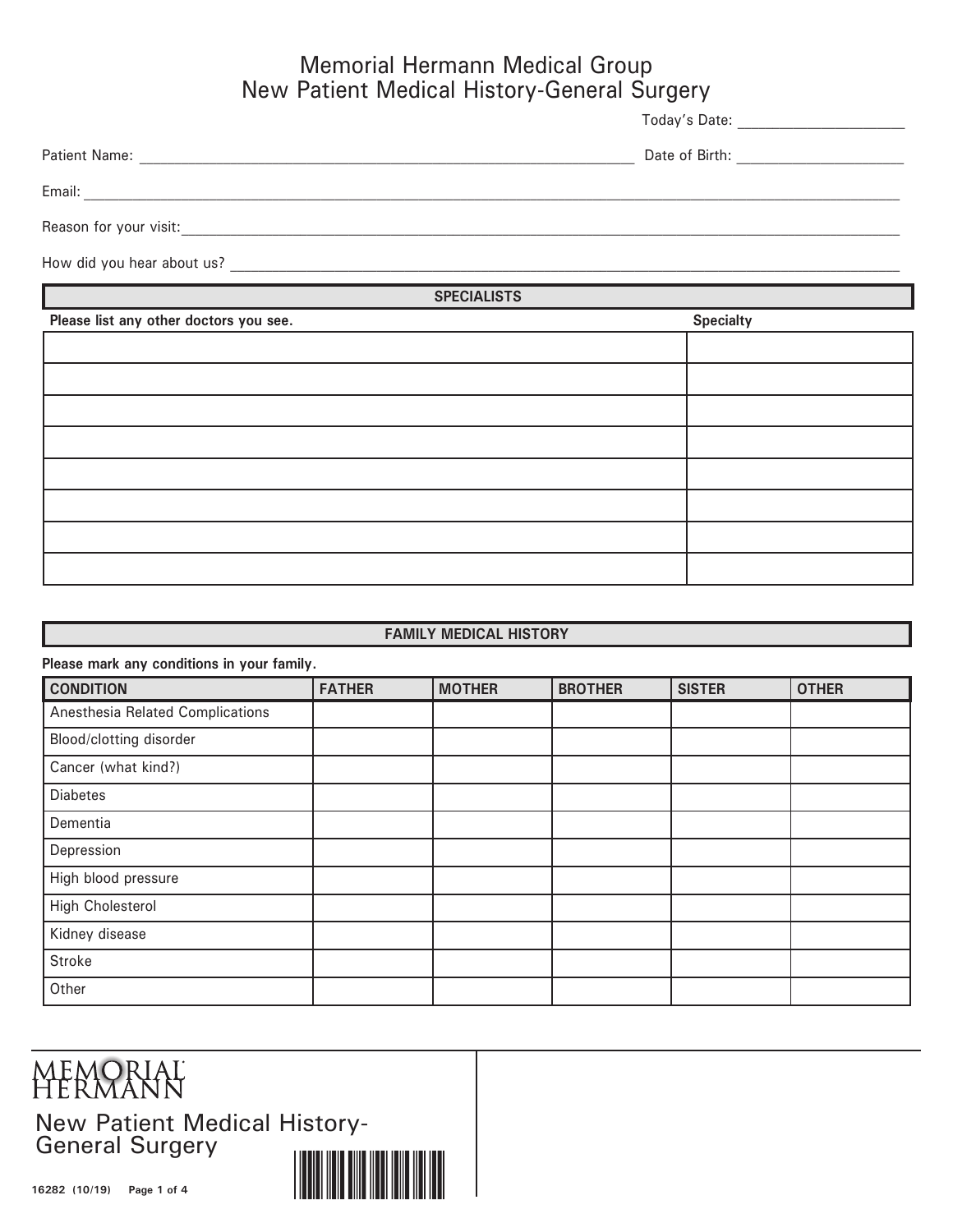#### **PAST MEDICAL HISTORY**

| Please mark any conditions that apply to you. |                                         |                                |
|-----------------------------------------------|-----------------------------------------|--------------------------------|
| $\Box$ Anxiety                                | $\Box$ Emphysema (COPD)                 | $\Box$ Kidney disease          |
| $\Box$ Asthma                                 | $\Box$ Heart attack (what age?)         | $\Box$ Obstructive Sleep Apnea |
| $\Box$ Blood/clotting disorder                | $\Box$ Heart disease (blocked arteries) | $\Box$ Stroke                  |
| $\Box$ Cancer:                                | $\Box$ Heart failure                    | $\Box$ Thyroid disease         |
| $\Box$ Depression                             | $\Box$ High blood pressure              | $\Box$ Other:                  |
| $\Box$ Diabetes                               | $\Box$ High cholesterol                 |                                |

| <b>PROCEDURE HISTORY</b>              |      |  |  |  |
|---------------------------------------|------|--|--|--|
| Please list any surgeries you've had. | Date |  |  |  |
|                                       |      |  |  |  |
|                                       |      |  |  |  |
|                                       |      |  |  |  |
|                                       |      |  |  |  |
|                                       |      |  |  |  |
|                                       |      |  |  |  |
|                                       |      |  |  |  |
|                                       |      |  |  |  |

| <b>HEALTH MAINTENANCE</b>             |                                                        |           |  |  |
|---------------------------------------|--------------------------------------------------------|-----------|--|--|
| Have you had these tests?             | If Yes, please list date (month/day/year) and results. | <b>No</b> |  |  |
| <b>Bone Density Screening</b>         |                                                        |           |  |  |
| <b>Colorectal Cancer Screening</b>    |                                                        |           |  |  |
| o Colonoscopy                         |                                                        |           |  |  |
| o Fecal immunochemical test (FIT-DNA) |                                                        |           |  |  |
| (Ex: Cologuard)                       |                                                        |           |  |  |
| o Fecal occult blood test (FOBT)      |                                                        |           |  |  |
| (Ex: Hemoccult Sensa)                 |                                                        |           |  |  |
| o Other - List name of test           |                                                        |           |  |  |
| Diabetic Eye Exam                     |                                                        |           |  |  |
| Mammogram                             |                                                        |           |  |  |
| Pap Smear                             |                                                        |           |  |  |

# **MEMORIAL**<br>HERMANN

New Patient Medical History-General Surgery

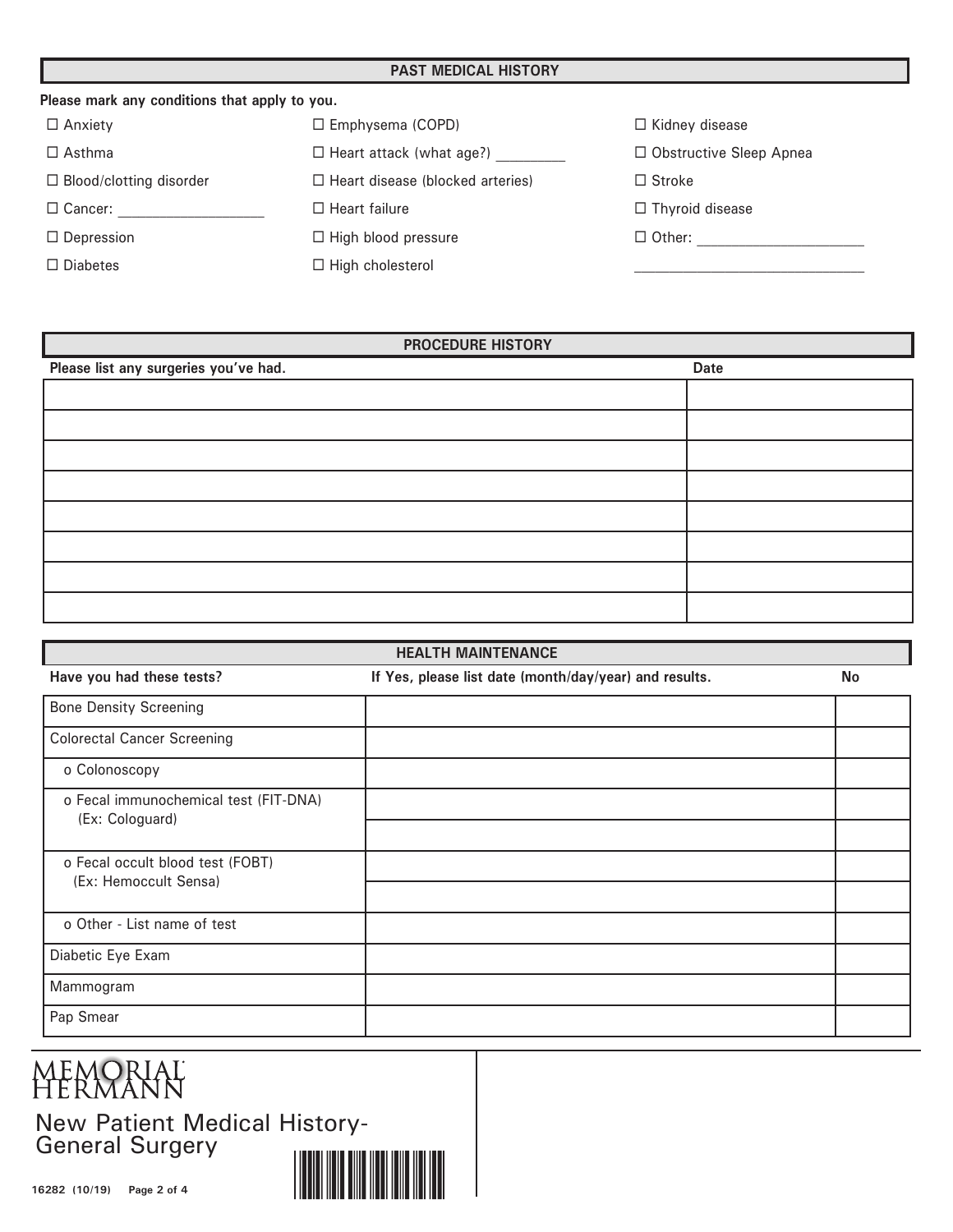| <b>SOCIAL HISTORY</b>             |                                                                       |                                                                                                                                                                                                                                |                                    |                                  |
|-----------------------------------|-----------------------------------------------------------------------|--------------------------------------------------------------------------------------------------------------------------------------------------------------------------------------------------------------------------------|------------------------------------|----------------------------------|
|                                   | <b>Tobacco Use:</b> $\Box$ Current every day $\Box$ Current some days |                                                                                                                                                                                                                                | $\Box$ Former                      | $\Box$ Never                     |
| Tobacco Exposure: □ None          |                                                                       | $\Box$ At Work                                                                                                                                                                                                                 | $\Box$ At Home                     |                                  |
|                                   | If you're a current or past smoker, have you smoked in the last year? |                                                                                                                                                                                                                                | $\Box$ Yes $\Box$ No               |                                  |
| <b>Alcohol Use:</b>               | $\Box$ Current                                                        | $\Box$ Past                                                                                                                                                                                                                    | $\Box$ Never                       |                                  |
| Type (if applicable): $\Box$ Beer |                                                                       | $\Box$ Wine                                                                                                                                                                                                                    | $\Box$ Liquor                      |                                  |
|                                   | How often: 1-2x/year 1-2x/month 1-2x/week 3-5x/week daily             | $2x$ /day                                                                                                                                                                                                                      |                                    |                                  |
| Substance Use: □ Current          |                                                                       | $\Box$ Past                                                                                                                                                                                                                    | $\Box$ Never                       |                                  |
|                                   |                                                                       |                                                                                                                                                                                                                                |                                    |                                  |
| Exercise: The Search              |                                                                       | $\Box$ Light Exercise $\Box$ Moderate Exercise                                                                                                                                                                                 | □ Vigorous/High Intensity Exercise |                                  |
|                                   |                                                                       | If yes, how many days per week?                                                                                                                                                                                                |                                    |                                  |
|                                   |                                                                       |                                                                                                                                                                                                                                |                                    |                                  |
|                                   |                                                                       | Occupation: New York State State State State State State State State State State State State State State State State State State State State State State State State State State State State State State State State State Sta |                                    | $\Box$ Student<br>$\Box$ Retired |
|                                   | Have you ever been pregnant? $\square$ N/A $\square$ No               | $\Box$ Yes                                                                                                                                                                                                                     |                                    |                                  |

If yes, list pregnancies here:

| <b>DATE/YEAR</b> | <b>WEEKS AT BIRTH</b> | DELIVERY: VAGINAL, CESAREAN, PREGNANCY LOSS, ETC | <b>CHILD SEX</b> |
|------------------|-----------------------|--------------------------------------------------|------------------|
|                  |                       |                                                  |                  |
|                  |                       |                                                  |                  |
|                  |                       |                                                  |                  |
|                  |                       |                                                  |                  |
|                  |                       |                                                  |                  |

| Did you have any complications during your pregnancies? $\Box$ N/A $\Box$ No $\Box$ Yes |  |
|-----------------------------------------------------------------------------------------|--|
| If yes, please describe:                                                                |  |



 $\mathcal{L}_\text{max} = \mathcal{L}_\text{max} = \mathcal{L}_\text{max} = \mathcal{L}_\text{max} = \mathcal{L}_\text{max} = \mathcal{L}_\text{max} = \mathcal{L}_\text{max} = \mathcal{L}_\text{max} = \mathcal{L}_\text{max} = \mathcal{L}_\text{max} = \mathcal{L}_\text{max} = \mathcal{L}_\text{max} = \mathcal{L}_\text{max} = \mathcal{L}_\text{max} = \mathcal{L}_\text{max} = \mathcal{L}_\text{max} = \mathcal{L}_\text{max} = \mathcal{L}_\text{max} = \mathcal{$